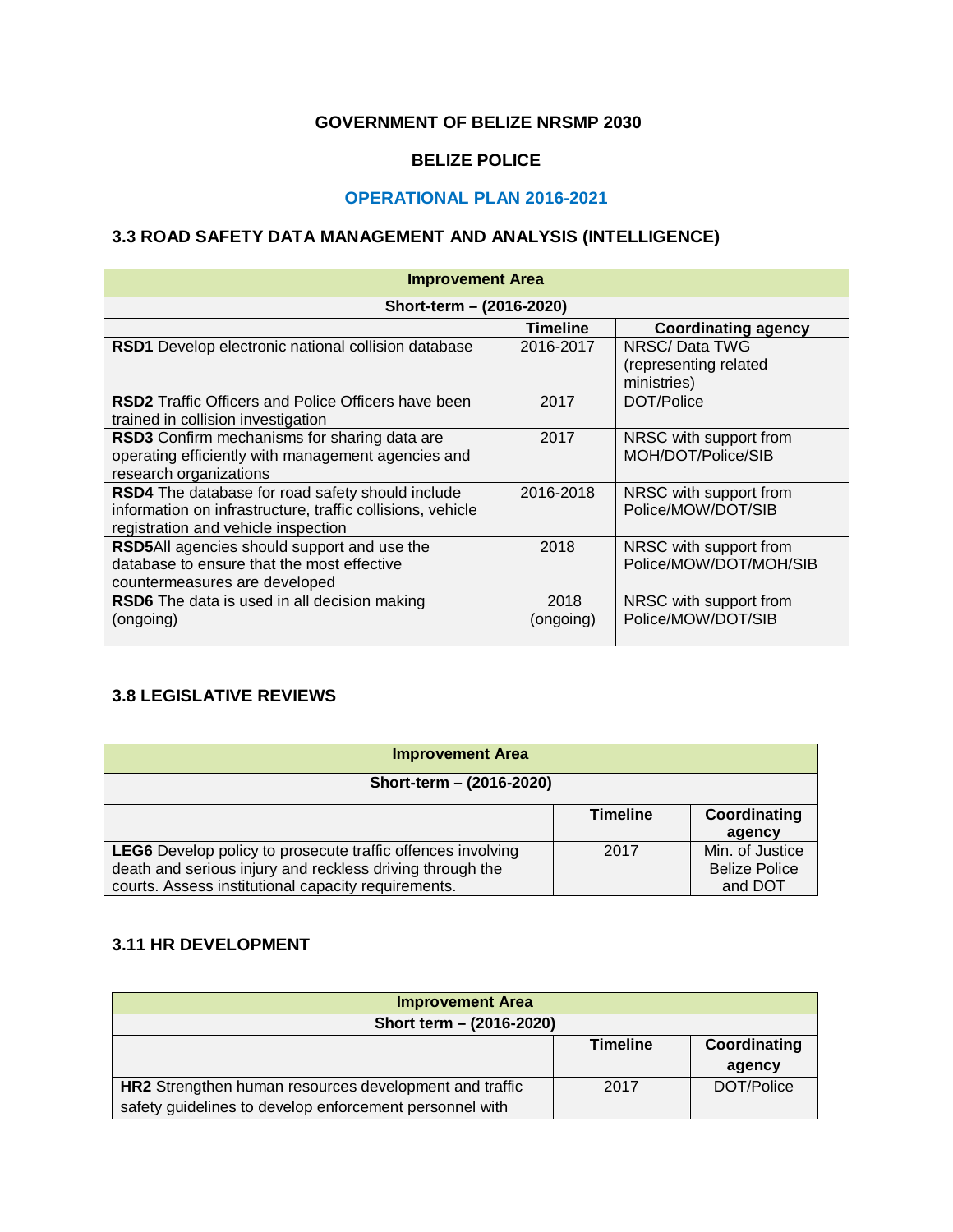| skills and a higher level of understanding of new enforcement       |              |            |
|---------------------------------------------------------------------|--------------|------------|
| measures and methods                                                |              |            |
| <b>HR3</b> Develop police resources to ensure quantity, quality and | 2017 onwards | DOT/Police |
| professional ethics                                                 |              |            |

### **SAFER VEHICLES**

| <b>Improvement Area</b>                                     |              |              |  |  |  |  |
|-------------------------------------------------------------|--------------|--------------|--|--|--|--|
| Short-term - (2016-2020)                                    |              |              |  |  |  |  |
|                                                             | Coordinating |              |  |  |  |  |
|                                                             |              | agency       |  |  |  |  |
| V2 Improve coordination between partners for detection of   | 2017         | DOT, Police  |  |  |  |  |
| dangerous vehicles                                          |              |              |  |  |  |  |
| V3 Investigate collisions involving other vehicles, such as | 2017         | DOT, Police  |  |  |  |  |
| ATV's, 2 & 3 wheel vehicles and golf carts                  |              |              |  |  |  |  |
| V6 Develop mechanisms and database management               | 2018         | DOT, Customs |  |  |  |  |
| between the Transportation Department, Customs and          |              | & Excise,    |  |  |  |  |
| Excise and the Police                                       |              | Police       |  |  |  |  |
| V7 Implement the new seat belt regulations                  | 2017         | DOT, Police  |  |  |  |  |
| V8 Monitor the use of seat belts by all occupants           | 2017         | Police       |  |  |  |  |

# **6.3 TRAFFIC ENFORCEMENT**

| <b>Improvement Area</b>                                                                                                                                                   |                 |                         |  |  |  |
|---------------------------------------------------------------------------------------------------------------------------------------------------------------------------|-----------------|-------------------------|--|--|--|
| Short-term - (2016-2020)                                                                                                                                                  |                 |                         |  |  |  |
|                                                                                                                                                                           | <b>Timeline</b> | Coordinating<br>agency  |  |  |  |
| <b>EN1</b> Confirm enforcement strategic planning team with<br>representatives from all levels of police. Identify who will<br>take the lead on the specific initiatives. | 2017            | DOT/Police              |  |  |  |
| <b>EN2</b> Identify communication needs to ensure optimal<br>communications between all police agencies                                                                   | 2017            | DOT/Police<br>with NRSC |  |  |  |
| <b>EN3</b> Improve coordination mechanisms and implement<br>enforcement campaigns as an essential part of traffic<br>safety public awareness campaigns                    | 2017            | DOT/Police              |  |  |  |
| <b>EN4</b> Improve coordination mechanisms and establish a<br>protocol for police action at a collision site                                                              | 2017            | Police                  |  |  |  |
| <b>EN5</b> Agree on the specifications and design of an<br>electronic, integrated driver, vehicle and violation<br>information system                                     | 2018            | DOT/Police              |  |  |  |
| <b>EN6</b> Review potential and details of automated<br>enforcement programs, such as for speeding and red-light<br>running                                               | 2018            | DOT/Police              |  |  |  |
| <b>EN7</b> Develop protocols and procedures related to<br>electronic enforcement to ensure consistency                                                                    | 2019            | DOT/Police              |  |  |  |

# **MONITORING AND EVALUATION CHART ATTACHED**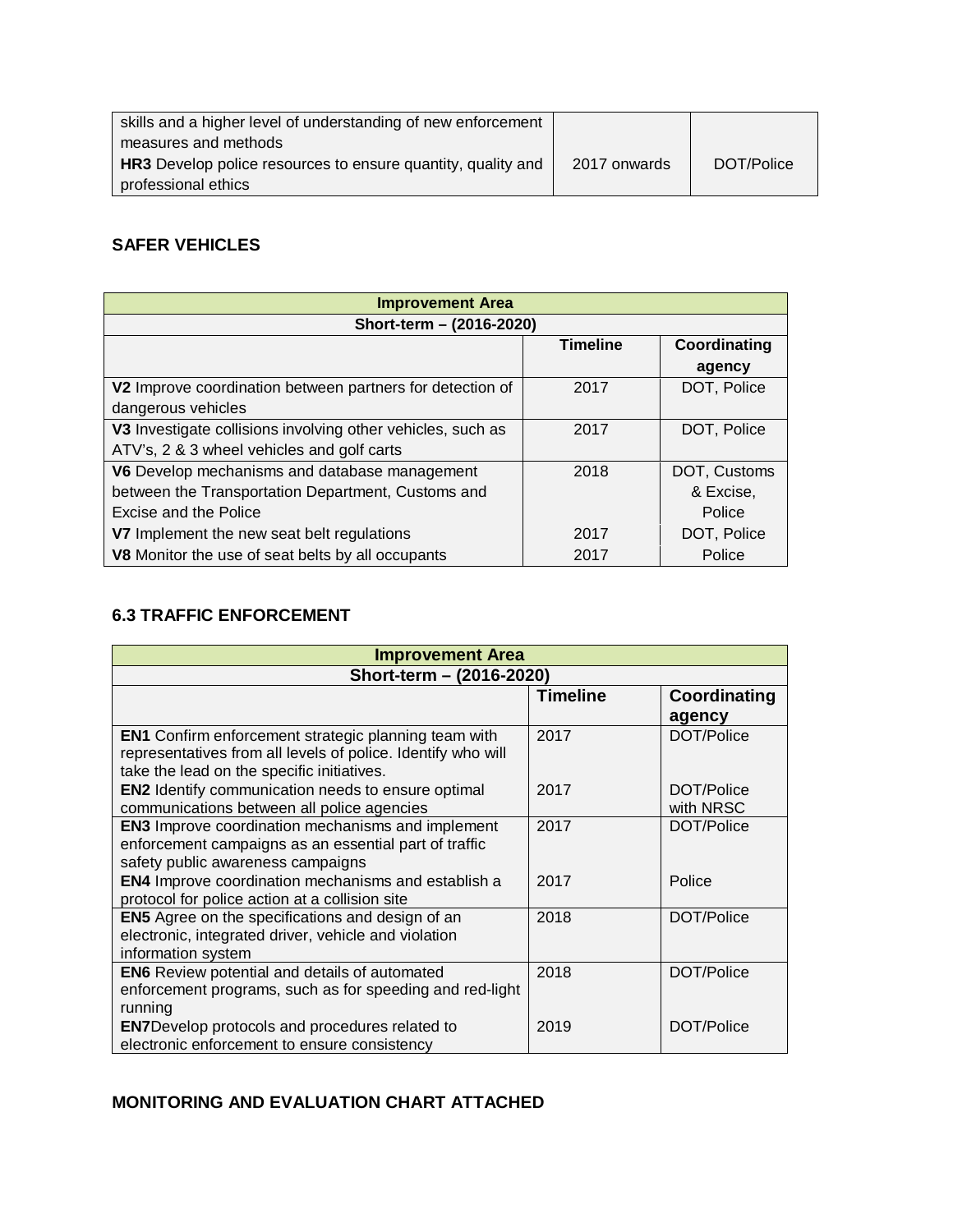## **ROAD SAFETY MASTERPLAN 2030**

# **MONITORING AND EVALUATION FRAMEWORK**

## **BELIZE POLICE**

|                                                                                                                                               | <b>Progressive targets</b>                                                                  |                                                                                                              |                                                                                                                                                                        |                                                                                                      |               |                             |               |                                                                                        |
|-----------------------------------------------------------------------------------------------------------------------------------------------|---------------------------------------------------------------------------------------------|--------------------------------------------------------------------------------------------------------------|------------------------------------------------------------------------------------------------------------------------------------------------------------------------|------------------------------------------------------------------------------------------------------|---------------|-----------------------------|---------------|----------------------------------------------------------------------------------------|
| <b>PILLAR</b>                                                                                                                                 | <b>Indicator</b>                                                                            | <b>Output</b>                                                                                                | <b>Outcome</b>                                                                                                                                                         | <b>Baseline</b><br>2015                                                                              | 2016-<br>2020 | $2021 -$<br>2025            | 2026-<br>2030 | <b>Supporting sector</b>                                                               |
| RSD2 Traffic<br>Officers/Police officers<br>trained in collision<br>investigation<br>Fully investigate all<br>fatal and serious<br>collisions | Training completed                                                                          | Improved investigations<br>on collisions with fatal<br>and serious injuries                                  | Investigation reports are<br>detailed and accurate                                                                                                                     | Investigation<br>reports vague                                                                       | 2016<br>30%   | Eval. of<br>training<br>75% | 100%          | Police<br><b>DOT</b>                                                                   |
| <b>LEG2 Review speed</b><br>limits                                                                                                            | Speed limits have been<br>reviewed and modified as<br>required<br>Speed limits are enforced | Conduct survey on speed<br>limits<br>Police and Transport<br>Officers dedicated to<br>enforcing speed limits | Speed limits modified<br>Speed limits have been<br>enforced on a consistent<br>basis                                                                                   | Current speed<br>limits are in use.<br>Some<br>enforcement data<br>on speeding is<br>available (DOT) | 2017<br>30%   | 50%                         | 75%           | MWT/DOT/Min of<br>Justice, Municipal<br>Traffic depts. Police<br>DOT, Municipal police |
| <b>LEG3 Review</b><br>regulations re<br>STOPPING at<br>pedestrian crossings                                                                   | Pedestrian crossing<br>legislation/regulation has been<br>reviewed and modified             | Regulation is enforced                                                                                       | Collisions involving<br>pedestrians on pedestrian<br>crossings have been<br>eliminated.<br># Tickets written on this<br>regulation compared to all<br>tickets written. | Enforcement not<br>consistent                                                                        | 2017<br>70%   | 40%                         | 10%           | <b>DOT Municipal Traffic</b><br>Depts.                                                 |